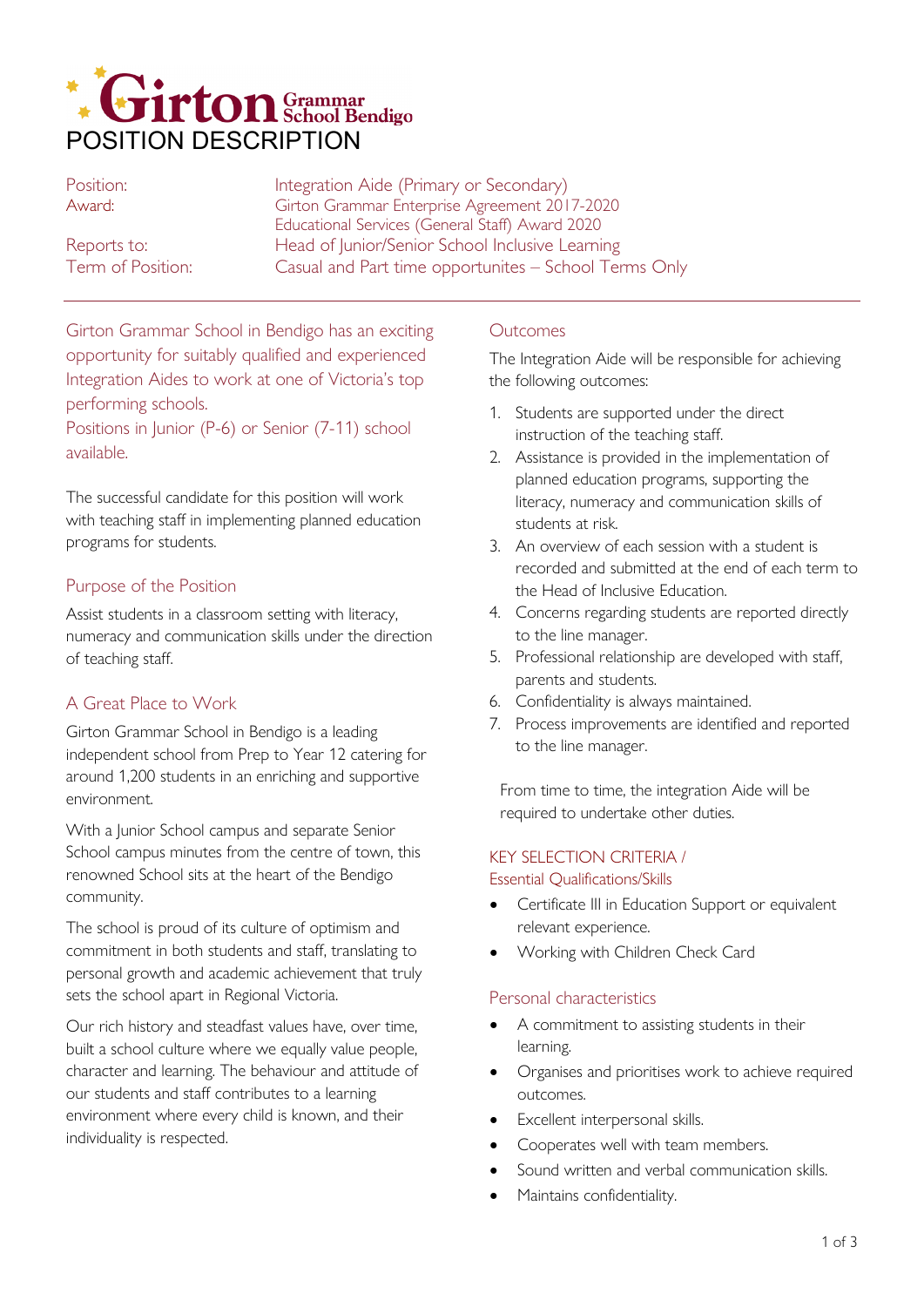• Finds ways to work better and smarter.

### Student wellbeing

Girton Grammar School's Statement of Pastoral Care outlines the role teachers are expected to play in the care and nurturing of each student.

## CHILD SAFETY

Girton Grammar School is committed to promoting child safety, children's wellbeing and protecting children from abuse. Ministerial Order 870 requires the School to implement child safety standards and to accommodate and take the needs of all children into account when creating a child safe environment. All staff must comply with the School's child safety policies and related policies and procedures, uphold the overarching principles and values set out, and take all reasonable steps to promote the safety of children. All employees at Girton Grammar School are required to:

- Have a current Working with Children's Check or VIT registration
- Complete all mandatory reporting training and education about Child safety
- Adhere to the Schools Child protection Policies, Staff code of conduct, policies and procedures
- Report suspected cases of child abuse in accordance with school policy.

### OCCUPATIONAL HEALTH AND SAFETY (OHS)

Workplace health and safety is the responsibility of all staff. All staff are responsible and accountable for:

- Demonstrating a full awareness of work health and safety issues and School OHS instructions, policies and procedures including, but not limited to, any first aid or emergency procedures and ensuring compliance with these
- Assuming allocated roles in the School's emergency response or occupational health and safety structures
- Taking reasonable care of their own health and safety and the health and safety of others who may be affected by their acts or omissions
- Promoting a safe work environment by raising OHS issues in a timely, constructive and solution orientated manner with a Manager or the OHS Committee
- immediately reporting any Notifiable Incident or any identified health and safety matter via the appropriate channels

### COVID-19 Safety

Girton Grammar School is committed to the health and safety of its staff, students and broader school community, which includes preventing the spread of diseases such as COVID-19 on campus and amongst members of the school community. In accordance with our commitment and compliance with the Victorian Government COVID-19 Mandatory Vaccination Health Order, all staff, as a condition of their employment, are required to be fully vaccinated against COVID-19

# Additional information

All staff are required to hold a current Working with Children Check.

All staff must have and maintain a commitment to child safety.

A six-month probationary period will apply to this position in line with all new staff members commencing employment at Girton Grammar School.

Employment conditions are in accordance with the Girton Grammar School Bendigo Enterprise Agreement, as varied from time to time.

Girton Grammar School reserves the right to modify position descriptions, as required. Where this is required, staff will be consulted.

#### The role of Integration Aide is required for School Term Weeks only.

Core hours may be between 8:30 – 5:00 / 8:00 – 4:30 Monday to Friday with a 1-hour lunch break, or as negotiated.